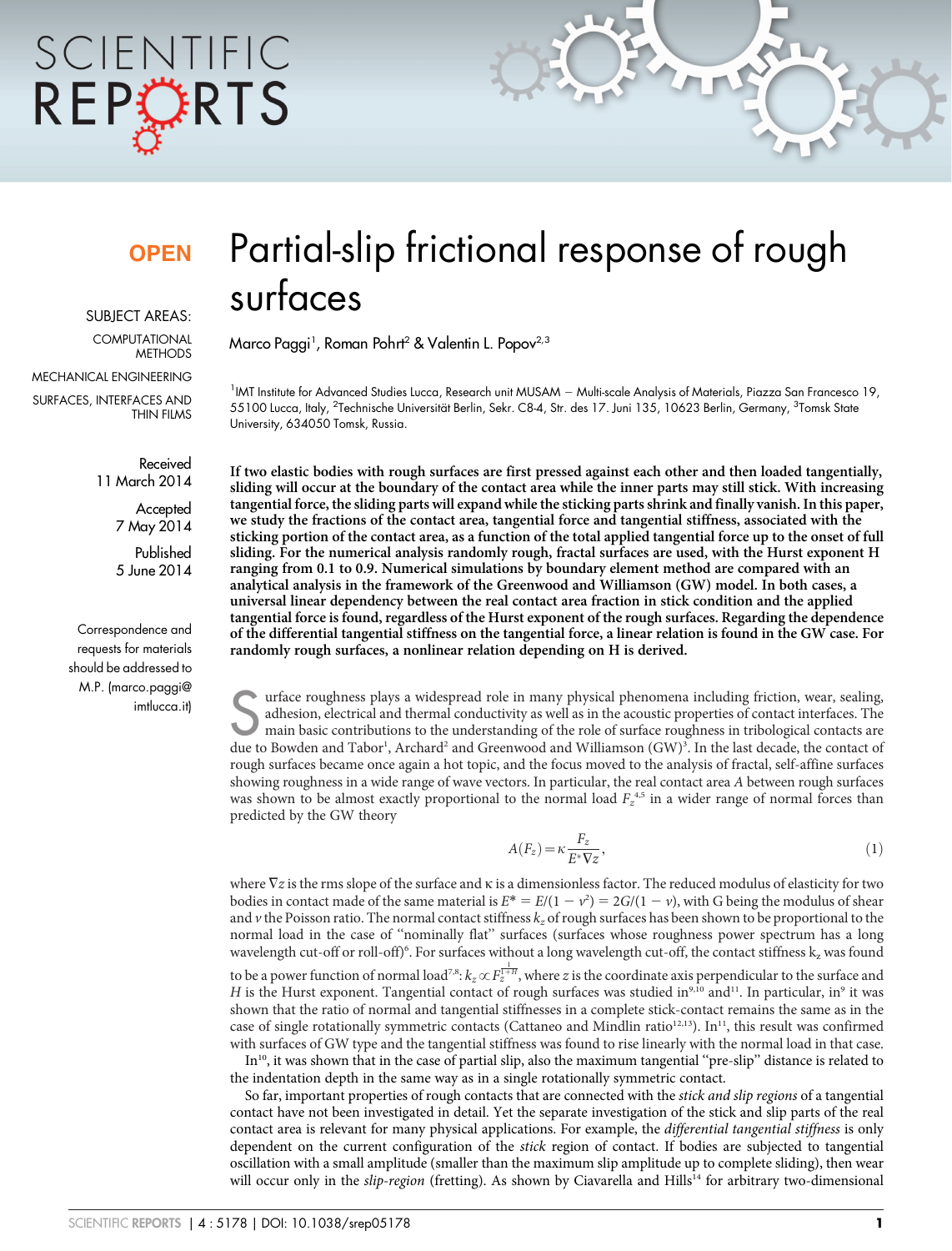

Figure 1 <sup>|</sup> Schematic drawing a single spherical aperity contact loaded tangentially. Due to the loading, the outer ring of the contact area experiences some slip. Displacements are exaggerated for visualisation purposes.

contacts and in<sup>15</sup> for three-dimensional axis-symmetrical contacts, during fretting, the initial stick region always stays in the stick state (both at a constant normal force and a constant indentation), while in the initial sliding region the surfaces finally loose contact completely. This leads to changes in stiffness as well as electrical and thermal conductivity, which in the final state will only depend on the initial configuration of the stick region. The area of the stick region is also of interest, for example for impurity-film resistance of contacts. The decomposition of the contact area into stick und slip parts plays an important role in further practical problems such as frictional energy dissipation<sup>16,17</sup>, geotechnical engineering<sup>18</sup>, damping and stiffness of joints<sup>19</sup>, and control engineering<sup>20</sup>.

In the present paper, we investigate the dependence of the sticking part of the contact area on the normal and tangential force, as well as its contribution to the total tangential force and to the total tangential stiffness. The investigation is based on the classical solutions for tangential contacts going back to the works by Cattaneo<sup>11</sup> and Mindlin<sup>13</sup>, which later have been generalized to arbitrary rough contacts by Ciavarella<sup>21,22</sup> and independently by Jäger<sup>23</sup>. They have proven that the solution of the tangential contact problem can be gained from the linear superposition of two normal solutions, one corresponding to the limiting frictional traction distribution and a negative correction due to a distribution equal to the coefficient of friction multiplied by the normal contact pressure distribution corresponding to some lower value of the normal load. Numerical implementation of this technique was discussed in $^{24}$  and its extension to a more general loading case consisting in an oscillatory tangential force is available in<sup>25</sup>. To date, although the mathematical theory and the numerical methods for the solution of this problem are established, the properties of the tangential contact solution for rough surfaces have been only marginally analysed. For smooth surfaces like spheres or cylinders, it has been shown in $26$  that the tangential force component acting in the stick region  $F_{x,\text{stick}}$  and the real stick area  $A_{\text{stick}}$  are both nonlinear functions of the total tangential force  $F<sub>x</sub>$ . We will show theoretically and numerically how these trends are modified in the case of rough surfaces. In particular, we will show that for the stick area a very universal linear dependence is valid, which practically does not depend on the character of roughness. When considering a tangential load that is monotonically rising, then the load has a biunique relation to the tangential displacement. In the numerical and analytical treatment of the problem, we will always impose the displacement and deduce the relevant quantities, and then express everything with respect to the tangential force at that point, in order to give an intuitive physical interpretation of the contact problem.

#### **Results**

Partial slip in multi-asperity modelling. For simplicity, consider a contact of an elastic half space having a flat surface with a rigid rough counterpart and assume that in each point of real contact the Coulomb's law of friction with a constant coefficient of friction  $\mu$ is valid. We start our consideration with the basic version of the Greenwood and Williamson (GW) model<sup>3</sup> and show later that its result is robust and does not depend on most of the assumptions on which the GW model is based.

A nominally flat rough surface, consisting of a large number of independent ''asperities'', each having the same radius of curvature R, is brought into contact with an elastic half space. The final result does depend only very weakly on the exact form of the probability density function  $\Phi(z)$  of the height distribution. For simplicity, the probability distribution function is assumed to have an exponential form:

$$
\Phi(z) = C \exp(-z/\lambda),\tag{2}
$$

where  $\lambda$  is a characteristic length parameter of the height distribution (''roughness'').

First consider one single parabolic asperity subjected to a normal force  $F_{z,0}$  kept constant during the application of the tangential load, see fig. 1. Quantities named with '0' in the subscript refer to the case of a single asperity.

The contact radius  $a_0$ , the indentation depth  $d_0$ , the radius of the stick region  $c_0$  and the tangential displacement  $u_x$  are connected by the relation<sup>27</sup>

$$
u_x = \mu d_0 \frac{E^*}{G^*} \left( 1 - \frac{c_0^2}{a_0^2} \right) \tag{3}
$$

where,  $G^* = 4G/(2 - v)$  is the reduced shear modulus and  $a_0 = \sqrt{Rd_0}$  applies. The maximum tangential displacement  $u_{x,0}^*$  up to the start of the full sliding can be found by setting  $c_0 = 0$  in (3) and is equal to

$$
u_{x,0}^* = \mu d_0 \frac{E^*}{G^*}.
$$
 (4)

At given  $u_x < u_{x,0}^*$ , full sliding takes place for all asperities for which  $0 < d_0 < d_{\text{min},0}$  with

$$
d_{\min,0} = \frac{u_{x,0}G^*}{\mu E^*}.
$$
 (5)

In contrast, if the indentation depth  $d_0$  of an asperity is larger than  $d_{\text{min},0}$ , the asperity will be in the state of a partial slip. The normal force is given by the Hertzian equation $28$ 

$$
F_{z,0} = \frac{4}{3} E^* R^{1/2} d_0^{3/2}.
$$
 (6)

The tangential force and the stick area for partial sliding are given  $bv^{29}$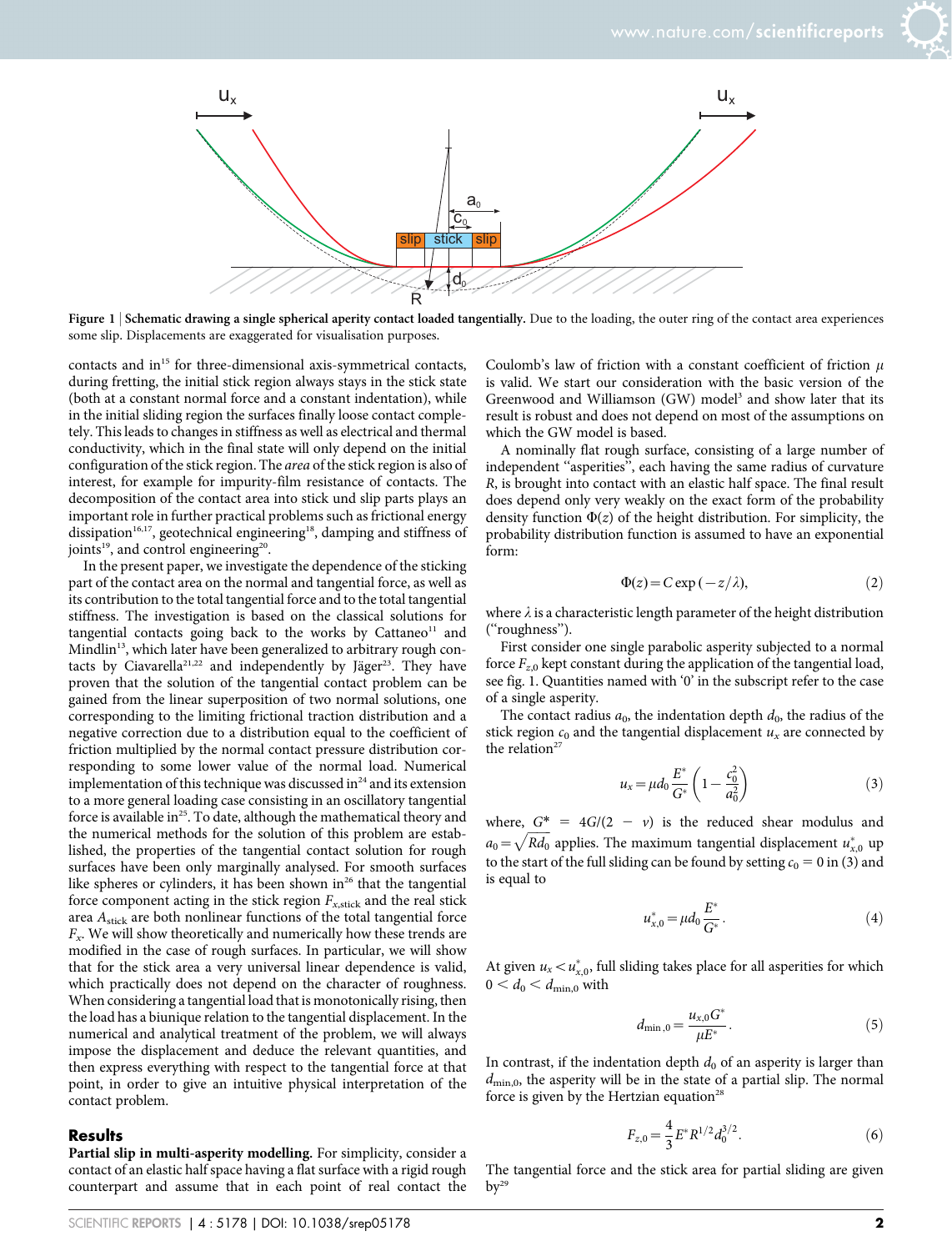$$
F_{x,0} = \mu F_{z,0} \left( 1 - \frac{c_0^3}{a_0^3} \right) = \mu \frac{4}{3} E^* R^{1/2} \left[ d_0^{3/2} - (d_0 - d_{\min,0})^{3/2} \right] \tag{7}
$$

and

$$
A_{\text{stick},0} = \pi c_0^2 = \pi R (d_0 - d_{\text{min},0}).
$$
\n(8)

For full sliding we find

$$
F_{x,0} = \mu F_{z,0} = \mu \frac{4}{3} E^* R^{1/2} d_0^{3/2}
$$
 (9)

and

$$
A_{\text{stick},0} = 0. \tag{10}
$$

Now we assume that the elastic half space is indented to the height  $z = h$ . The total stick area for a given tangential displacement  $u_x$  is given by the integration of Eq. (8) over all the asperities that are high enough to have the indentation depth  $d_{\text{min}}$  necessary for achieving the partial sliding regime

$$
A_{\text{stick}} = \int_{h + d_{\text{min}}}^{\infty} \pi R(z - h - d_{\text{min}}) \Phi(z) dz
$$
  
\n
$$
= \pi R \int_{0}^{\infty} \xi \Phi(\xi + h + d_{\text{min}}) d\xi
$$
  
\n
$$
= \pi R C \int_{0}^{\infty} \xi \exp(-(\xi + h + d_{\text{min}})/\lambda) d\xi
$$
(11)  
\n
$$
= \exp\left(-\frac{d_{\text{min}}}{\lambda}\right) \pi R C \int_{0}^{\infty} \xi \exp\left(-\frac{\xi + h}{\lambda}\right) d\xi
$$
  
\n
$$
A_{0} = A_{\text{stick}}(u_{x} = 0 = d_{\text{min}})
$$
  
\n
$$
= \exp\left(-\frac{d_{\text{min}}}{\lambda}\right) A_{0}
$$

where  $A_0$  is the true contact area obtained from the normal contact. This corresponds also to the initial stick area for a vanishing tangential displacement  $u_x$ .

The total tangential force is calculated by integration of (7) over all asperities in the state of partial sliding and of (9) over all asperities in complete sliding:

$$
F_x = \mu \frac{4}{3} E^* R^{1/2} \int_{h + d_{\text{min}}}^{\infty} \left[ (z - h)^{3/2} - (z - h - d_{\text{min}})^{3/2} \right] \Phi(z) dz
$$
  
+ 
$$
\mu \frac{4}{3} E^* R^{1/2} \int_{h}^{h + d_{\text{min}}} (z - h)^{3/2} \Phi(z) dz
$$
  
= 
$$
- \mu \frac{4}{3} E^* R^{1/2} \int_{h + d_{\text{min}}}^{\infty} (z - h - d_{\text{min}})^{3/2} \Phi(z) dz
$$
  
+ 
$$
\mu \frac{4}{3} E^* R^{1/2} \int_{h}^{\infty} (z - h)^{3/2} \Phi(z) dz
$$
 (12)

By substitution  $z - h \rightarrow z$  and introduction of the notation

$$
F_{x, \max} = \mu F_z = \mu \frac{4}{3} E^* R^{1/2} \int\limits_{h}^{\infty} \exp(-z/\lambda)(z-h)^{3/2} dz \qquad (13)
$$

we can rewrite (12) in the form

$$
F_x = F_{x, \max}[1 - \exp(-d_{\min}/\lambda)].
$$
 (14)

From Eq. (11) and Eq. (14) we finally get

$$
\frac{F_x}{F_{x,\text{max}}} = 1 - \frac{A_{stick}}{A_0} = \frac{A_{slip}}{A_0}.
$$
 (15)

Thus, for the classical GW model<sup>3</sup> with an exponential distribution of asperity heights, we find linearity between the tangential force and the stick contact area. It can be shown easily that this result does not depend on the assumed parabolic shape of the asperities. Assumption of any other asperity form or the consideration of an ensemble of fractal rough asperities leads to the exact same result. Note that this result does not depend on the length parameter  $\lambda$ either. This fact implies a weak sensitivity of the solution with respect to the form of the probability distribution function. The only property needed for the derivation of Eq. (15) is a rapid (exponential) decay of the probability function.

Furthermore, Eq. (15) can also be obtained for many more cases using the analogy of the tangential and normal contact problem. Indeed, it follows from<sup>22</sup> that in a tangential problem with partial slip, one can express the tangential stress  $\tau_x$  in the stick region as the sum of a full-sliding term and a correction term  $q_x^*$ 

$$
\tau_x(x,y) = \mu p(x,y) - q_x^*(x,y), \tag{16}
$$

where p is the pressure distribution. It shall be noted that  $q_x^*/\mu$  is a solution for pressure to the normal contact problem. This corrective solution has the initial sticking area as its contact area and

$$
Q^* = \frac{1}{\mu} \iint_{stick} q_x^*(x, y) dx dy
$$
 (17)

is the corresponding normal force. Integrating (16) over the whole contact area we find

$$
Q^* = F_z - \frac{F_x}{\mu}.\tag{18}
$$

When we are interested in quantities closely related to the stick region, it is sufficient to use the alternate normal contact solution at normal force  $F_z = Q^*$ . This theorem holds whether the stick region is a compact area or split into multiple fractions. It can be shown that the indentation depth in this corrective normal contact problem reads

$$
d^* = d - \frac{G^*}{E^*} \frac{u_x}{\mu}.
$$
\n(19)

The major quantities related to the region of stick are the area and the tangential stiffness of this region. Solving for the area of stick and assuming the validity of Archard's law (1) we can write

$$
A_{stick}(F_x) = A(Q^*) = \kappa \frac{F_z}{E^* \nabla z} - \kappa \frac{F_x}{\mu E^* \nabla z},
$$
  

$$
A_{stick}(F_x) = A(F_z) \left(1 - \frac{F_x}{\mu F_z}\right)
$$
 (20)

thus finding a very general formulation of eq. (15) for all systems, where Archard's law holds. These can be like those statistically described by GW, but also other nominally flat surfaces or fractal rough surfaces.

For the normal contact stiffness as a function of the applied load, let us assume a general power-law dependency with exponent  $\alpha$ , which is also expected from dimensional analysis considerations based on incomplete self-similarity<sup>30</sup>: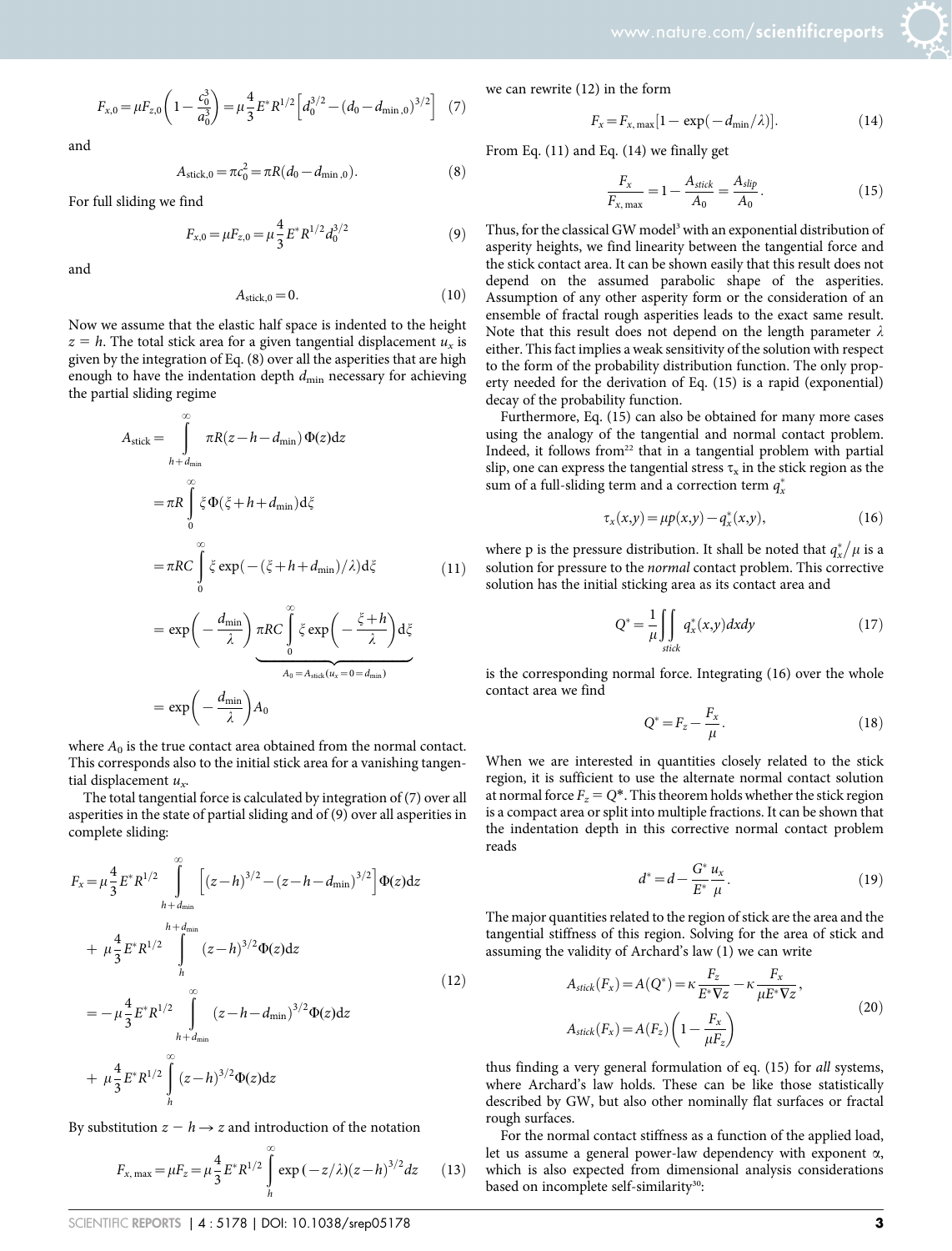

Figure 2 <sup>|</sup> Numerical dependency of the normalized stick area as a function of the normalized tangential load. Bars denote a confidence interval of 95% with respect to the average result. For all values of the Hurst exponent H, the dependency is very close to the linear relation, Eq. (15).

$$
k_z = \frac{\partial F_z}{\partial d} = \zeta F_z^{\alpha}.
$$
 (21)

For any (mostly isotropic) contact region, the tangential stiffness is

$$
k_x = \frac{G^*}{E^*} k_z \tag{22}
$$

and we find for the tangential stiffness of the stick region

$$
k_{x,stick}(F_x) = \frac{G^*}{E^*} k_z(Q^*) = \frac{G^*}{E^*} \zeta \left(F_z - \frac{F_x}{\mu}\right)^{\alpha}.
$$
  

$$
k_{x, stick}(F_x) = \frac{G^*}{\frac{E^*}{\mu}} k_z(F_z) \left(1 - \frac{F_x}{\mu F_z}\right)^{\alpha}
$$
 (23)

For fractal rough surfaces with Hurst exponent H and no cut-off or roll-off in the PSD<sup>7,8</sup>:

$$
\alpha = \left(H + 1\right)^{-1},\tag{24}
$$

so we find in dimensionless variables

$$
\frac{k_x}{k_{x,0}} = \left(1 - \frac{F_x}{\mu F_z}\right)^{\frac{1}{H+1}}.\tag{25}
$$

In the case of nominally flat surfaces, the PSD must be limited in the long-wavelength-part, e.g. by either a cut-off, or a roll-off (constant PSD). The latter case formally corresponds to  $H = -1$ , so  $\alpha \approx 1$  (see reference 8). The GW model also describes a particular type of nominally flat surface and for both cases we expect a linear dependency

$$
\frac{k_x}{k_{x,0}} = 1 - \frac{F_x}{\mu F_z}.
$$
 (26)

It shall be noted that even though we can state general properties about the corrective stresses inside the stick zone, no general conclusion can be drawn regarding the stick force, because the pressure distribution inside the stick region is unknown.

Nevertheless, we can do this kind of analysis for the GW model in case of an exponential distribution of asperity heights, where all quantities can be determined in closed form. Indeed, the integrals from Eq. (12) can also be separated in order to distinguish between the tangential stick force and the slip force. The slip force includes a component from asperities in partial slip and another from full-



Figure 3 <sup>|</sup> Numerical dependency of the normalized differential tangential stiffness as a function of the normalized tangential load. Bars denote a confidence interval of 95% with respect to the average result. Numerical data support the dependency (25) shown in dotted lines. For H  $= 0.1$ , the greatest discrepancy is found. This is likely to be related to the fact that for small  $H$ , eq. (24) depends on the grid resolution, see [8].

slipping asperities. After some lengthy manipulation that we omit here for the sake of brevity, we find

$$
\frac{F_{stick}}{\mu F_z} = \exp(-b) \left( 2\sqrt{b/\pi} - 1 \right) + \text{erfc} \left( \sqrt{b} \right) \tag{27}
$$

$$
\frac{F_{slip}}{\mu F_z} = 1 - 2 \exp(-b) \sqrt{b/\pi} - \text{erfc}\left(\sqrt{b}\right). \tag{28}
$$

where  $b = d_{\min}/\lambda$ .

Numerical (BEM) results for fractal surfaces. Using the boundary element method (BEM) applied to numerically generated fractal rough surfaces, we find the stick area to follow (15) very closely, see Fig. 2. This result holds for all values of H that we investigated in the range from 0.1 to 0.9. For each value of H, 20 surfaces are generated and the bars of dispersion are plotted over the average response, to provide information about the scatter in the



Figure 4 <sup>|</sup> Dependency of the normalized tangential load carried only by sticking regions as a function of the normalized overall tangential load. Numerical results are given for three values of the Hurst exponent H, with confidence interval of 95%. The solid green line shows the analytical dependency resulting from GW model, Eq. (27) together with Eq. (14).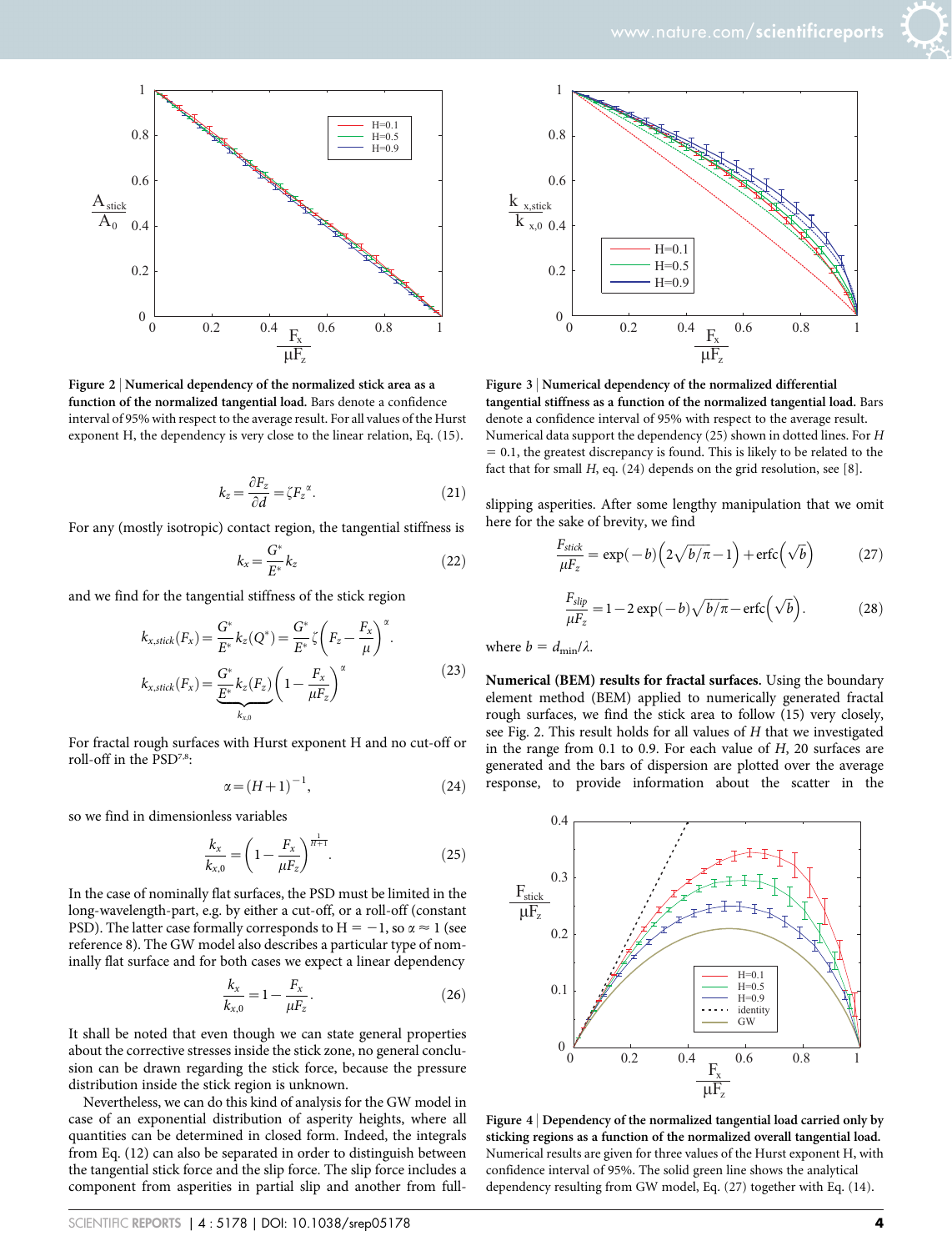



Figure 5 | Evolution of the stick/slip contact domains obtained using BEM for an increasing tangential force. Black areas denote stick regions, grey is for sliding regions, white means no contact. With increasing tangential force (left to right), slip regions grow from regions supporting lower normal forces up to the whole contact area.

numerical results. It is very interesting to see linearity especially for H  $\approx$  1 with a very small deviation from it. This result underlines once again that the distribution of surface height is irrelevant to the problem, because in the case of fractal surfaces it is far from being exponential (see reference 31 for a statistical analysis of the height field of surfaces generated using the random midpoint displacement method). Second, the elastic interactions neglected in the original GW theory used here and accounted for using BEM certainly play an important role on the traction distributions for fractal surfaces with large  $H$ , as also demonstrated for the normal load scenario in<sup>32</sup>. Thus, numerical results validate the relation (15).

The dependence of the normalized differential tangential stiffness on the normalized force is shown in Fig. 3. While for small Hurst exponents in the vicinity of  $H = 0$ , the dependence is close to the linear relation (26), for higher Hurst exponents, the GW Equation is not supported by numerical results, but approaches eq. (25).

The fraction of the stick component in the generated tangential force is shown in Fig. 4. For small tangential forces, almost the whole contact domain is in the stick-state, so the stick force is almost identical to the overall tangential force. With increasing tangential load, more and more contact spots slip, causing the relative stick force to decrease. When the tangential force reaches its maximum value given by the normal force times the coefficient of friction, the stick areas vanish and so does the stick tangential force. Surprisingly, the numerical results for the surfaces with  $H = 0.9$ , which by definition have strong asperity interactions, provide the closest trend to the GW prediction (27) plotted with solid line in the same figure.

An example of evolution of the stick and slip contact domains is shown in Fig. 5.

#### **Discussion**

To conclude, we found a linear relation between the stick area  $A_{\rm stick}$ and tangential force  $F_x$  for nominally flat rough surfaces in the framework of the GW contact theory and for general tangential contacts where Archard's law holds. The results are quite universal and are completely supported by direct numerical simulations of contacts with self-affine rough surfaces with Hurst exponents in the interval from 0.1 to 0.9. We further investigated the differential tangential stiffness both theoretically and by means of direct BEM simulations. The theory predicts a linear dependency for nominally flat surfaces and  $H \approx 0$ . Indeed, numerical results show this linear dependency in the limit of small Hurst exponents and transition to a power-law behaviour  $k_{x}/k_{x,0}$   $=$   $(1-F_{x}/\mu F_{z})^{\frac{1}{H+1}}$  that is closely related to the normal contact response. This result is obtained assuming the validity of the Ciavarella/Jäger-principle and applying eq. (21),(24).

Finally, we investigated the stick component of the tangential force and we found characteristic bell-shape curves for both the numerical samples and for the GW theory. The maximum value of these curves for fractal surfaces depends on the Hurst exponent H.

#### **Methods**

BEM calculations. The 3D Boundary element method was used to solve the problem of tangential contact with partial slip. As a first step, the normal contact must be solved using an iterative scheme. As a result, the apparent area of contact is partitioned into two sections. Discrete grid points that are considered to be in contact are all deflected to the same height and have positive pressure. All other points are not in contact, so they have zero pressure and a positive gap width. We used the CGapproach proposed by Polonsky and Keer<sup>33</sup>

In the next step, a tangential displacement  $u<sub>x</sub>$  is applied. This time, the *true contact* area from the first step is again divided into two parts. On the one hand there can be points that are in stick state, which means their local tangential displacement is equal to  $u<sub>x</sub>$  and their tangential stress must be smaller that the local normal pressure times the coefficient of friction. On the other hand, points can be in sliding state, so their tangential stress is equal to the coefficient of friction times the normal pressure. A correct partitioning is found iteratively. In order to do so, we start from an arbitrary partitioning and we apply the tangential stress  $\tau = \mu p$  in the slip zone. After that, the tangential stresses in the stick zone are solved demanding that the tangential displacement here shall be constant u<sub>x</sub>. In case any grid point from the slip zone was deflected more than ux or any point from the stick zone results with stresses greater than µp, then these points are transferred to the other state.

All discrete grid points influence each other via the elastic coupling, according to a discrete formulation of the Cerruti formula for a single force acting upon the elastic half-space. We used the Cattaneo-Mindlin analogy, assuming that the elastic coupling parallel to the surface can be expressed in the same way as normal deflections (Boussinesq), only modified by a coefficient of proportionality. We also performed BEM calculations considering the full anisotropic Cerruti solution and we get indistinguishable results. A comprehensive formulation of a partial-slip-algorithm can be found in<sup>34</sup>.

We generated self-affine surfaces with Hurst exponents from 0.1 to 0.9 using the random midpoint algorithm. For these surfaces we solved the partial-slip problem for a range of tangential displacements ux and recorded the resulting tangential force and size of the stick area. The simulations have been carried out for square contacts with free boundary conditions outside the contact region.

- 1. Bowden, F. P. & Tabor, D. The Friction And Lubrication Of Solids (Clarendon Press, Oxford, 1986).
- 2. Archard, J. F. Elastic deformation and the laws of friction. Proc. R. Soc. A 243, 190 (1957).
- 3. Greenwood, J. A. & Williamson, J. B. P. Contact of nominally flat surfaces. Proc. R. Soc. A 295, 300 (1966).
- 4. Hyun, S. & Robbins, M. O. Elastic contact between rough surfaces: effect of roughness at large and small wavelengths. Tribol. Intern. 40, 1413 (2007).
- Campana, C. & Müser, M. H. Practical Green's function approach to the simulation of elastic semi-infinite solids. Phys. Rev. B 74, 075420 (2006).
- 6. Akarapu, S., Sharp, T. & Robbins, M. O. Stiffness of contacts between rough surfaces. Phys. Rev. Lett. 106, 204301 (2011).
- Pohrt, R. & Popov, V. L. Normal contact stiffness of elastic solids with fractal rough surfaces. Phys. Rev. Lett. 108, 104301 (2012).
- Pohrt, R. & Popov, V. L. Contact stiffness of randomly rough surfaces. Sci. Rep. 3, 3293 (2013).
- 9. Campana, C., Persson, B. N. J. & Müser, M. H. J. Phys., Transverse and normal interfacial stiffness of solids with randomly rough surfaces. J. Phys.: Condensed Matter 23, 085001 (2011).
- 10. Grzemba, B., Pohrt, R., Teidelt, E. & Popov, V. L. Maximum Micro-Slip in Tangential Contact of Randomly Rough Self-Affine Surfaces. Wear 309, N. 1–2, p. 256–258 (2014).
- 11. Medina, S., Nowell, D. & Dini, D. Analytical and Numerical Models for Tangential Stiffness of Rough Elastic Contacts. Tribol. Lett. 49, 103–114 (2013).